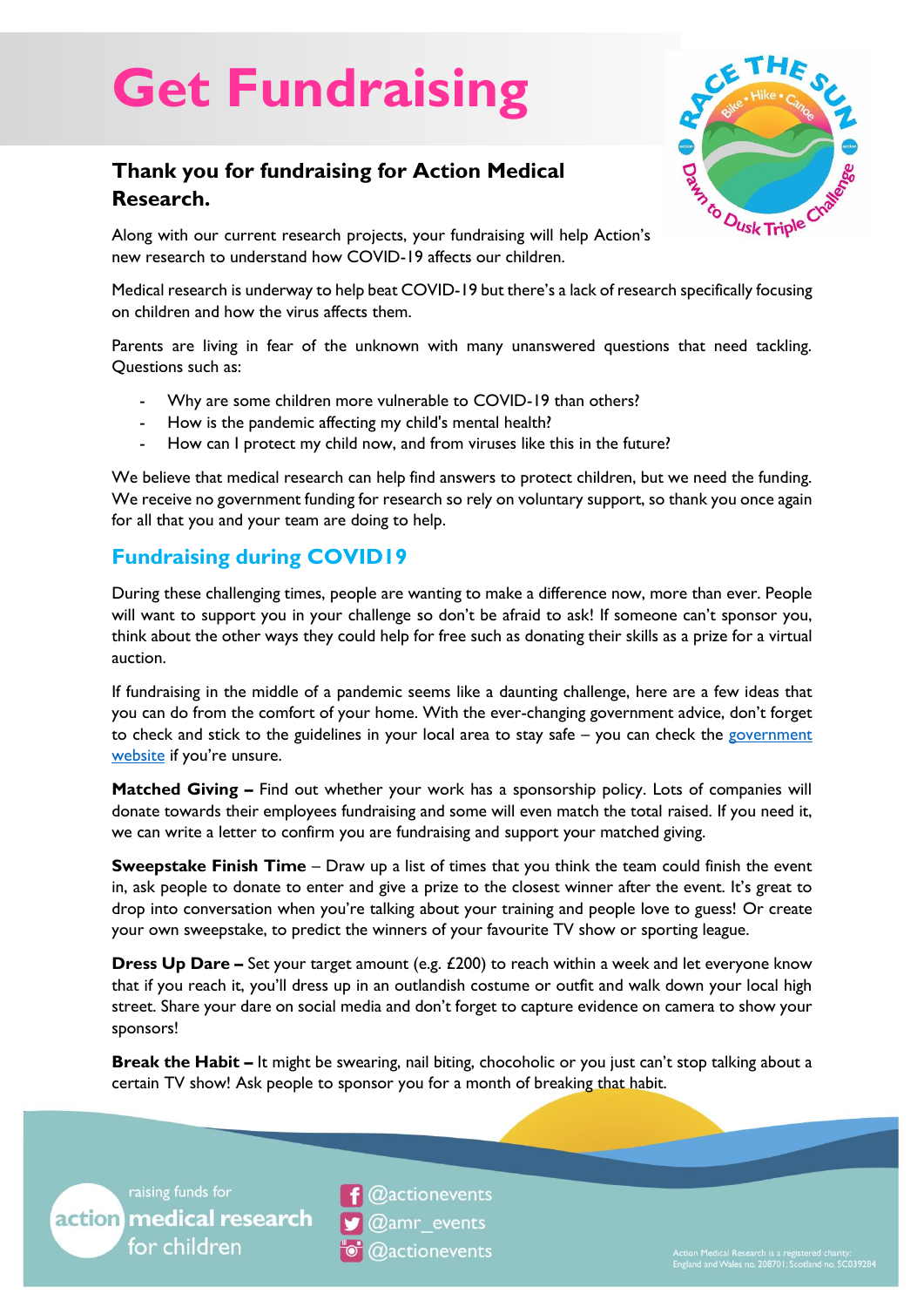## **Get Fundraising**



#### **Fundraising, the virtual way!**

For these ideas, use a virtual meeting host that works for you then set a date Fundraising, the virtual way!<br>For these ideas, use a virtual meeting host that works for you then set a date<br>and time to invite friends and family or colleagues. Spread the word and invitations via email, text and social media for a bit of distanced fundraising and entertainment!

**Skills Auction –** Whether it's gardening, dog walking, a talent for DIY or a virtual language lesson, ask people to donate their skills and invite people to join the auction and enjoy the bidding wars!

**Raffle –** Ask people to donate items, sell raffle tickets and let everyone know the time you'll be announcing the winning tickets.

**Coffee Break –** Whilst we are all working within our homes, schedule in a virtual coffee break with your colleagues – 3pm perhaps during that afternoon slump – and donate  $\pounds 3$  (the cost of a coffee) to Action Medical Research, whilst also reconnecting with your colleagues.

**Pub Quiz –** Find some quiz questions online and invite people to join with their favourite tipple! Source a prize for the winning team to encourage a bit of competition and ask each team to donate an entry fee to your fundraising page.

**Cheese & Wine Tasting –** It will take a bit of organisation but will make for a fun night in. Research a few mini bottles and cheeses that will be a hit. You'll need to charge a ticket price and deliver the goodies before the event (contact free of course). On the night you can discuss each choice as you move through the tasty selection.

### **JustGiving – your online fundraising page**

If you haven't done so already, the easiest way to kick-start your fundraising is to set up a JustGiving page. You can set up individual pages and link them as a team or just set up one team page the choice is yours! [Go to this link](https://www.justgiving.com/campaign/RacetheSunLakes) and click 'start fundraising' to start a fundraising page.

Get the page up and personalised as much as you can with photos and then share the link on your social media accounts. If it's OK to do so, why not add a link to your email signature at work too?

#### **Top JustGiving tips:**

- 1. **Tell your personal story!** Tell your story about why you're taking on this challenge as a team and if you have a connection to Action Medical Research, tell your supporters here, it will make a difference in collecting your sponsorship
- 2. **Don't be afraid to share what you're doing.** By sharing on Facebook, social media and WhatsApp raises more. Don't be afraid, people want to hear about the good things you are doing.
- 3. **Update your target and be creative.** JustGiving know that pages with a target raise 46% more. Think of interesting ways to get people excited about your fundraising. i.e. "If I reach £1,800, I'll take part in the event in fancy dress."

raising funds for action medical research for children

@actionevents  $@amr$  events **@actionevents**